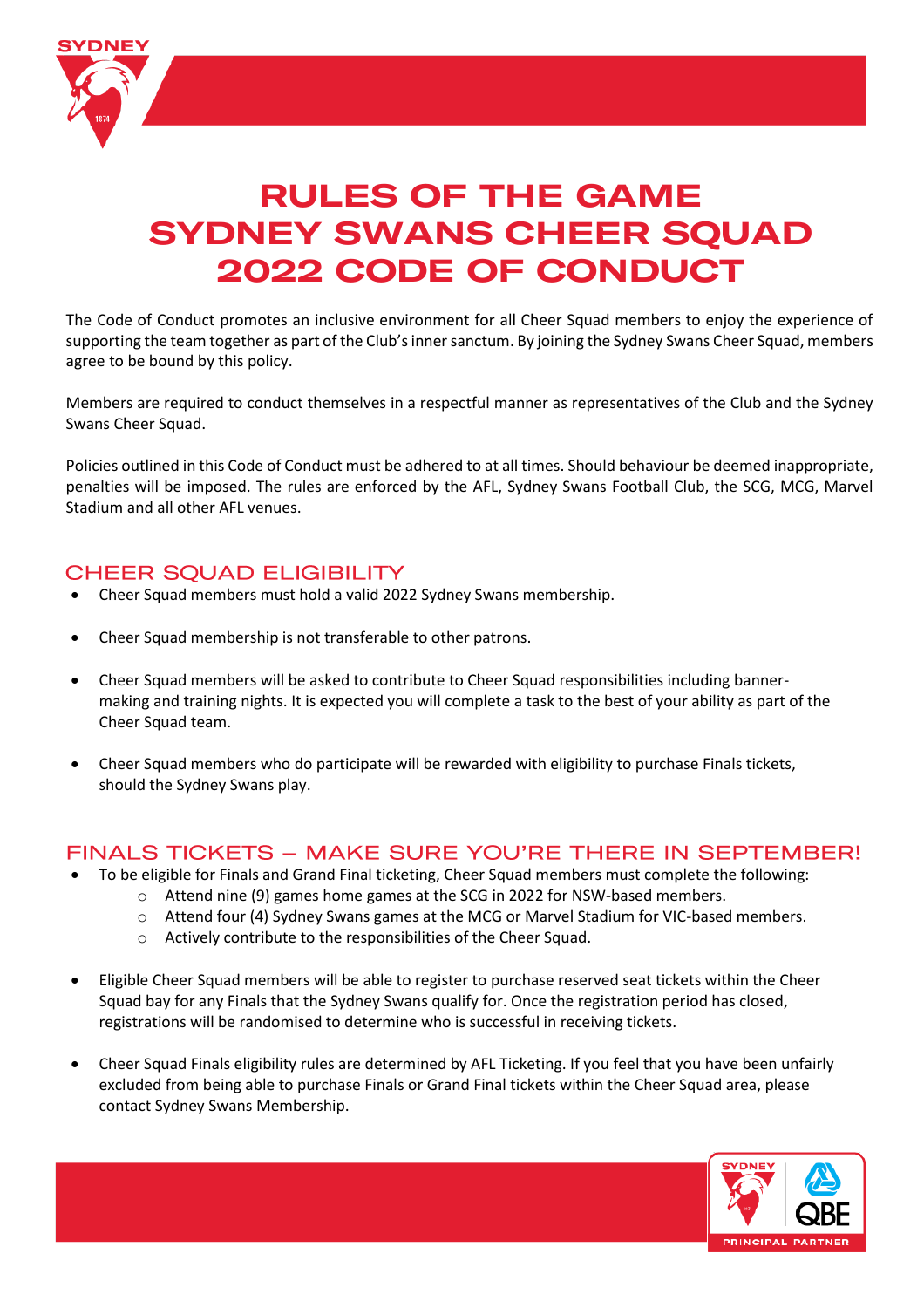

## **OUR UNIFORM**

Just like the players, the official Sydney Swans Cheer Squad uniform must be worn when representing the Club on field. The uniform is as noted below:

- **Black pants/skirt/knee length shorts** and the **official 2022 Nike club wet weather jacket** (supplied by the Club and left in the Cheer Squad storeroom for Sydney and within the Cheer Squad Kit Bag for Melbourne) are to be worn.
- **Under no circumstances should a jacket from 2020 or prior be worn on the field.**
- Cheer Squad members are expected to look **neat and tidy** whether **on field or not.**
- Cheer Squad members must wear appropriate footwear during the time they are on field. No thongs allowed.
- The minimum age for cheer squad members who can go on field is thirteen (13).
- Metal objects are NOT permitted on the field of play at any time.

# **BEHAVIOURAL STANDARDS**

- Members are required to conduct themselves in a respectful manner as representatives of the Club and the Sydney Swans Cheer Squad.
- Abusive, insulting and threatening language will not be tolerated in the Cheer Squad area or during any Cheer Squad-related activity or Club sanctioned event. Offenders will be evicted.
- As per the AFL Conditions of Entry, members may not engage in any conduct, act towards or speak to any player, umpire or other official or other patron in a manner, or engage in any conduct, which threatens, offends, insults, humiliates, intimidates, disparages or vilifies that other person on any basis including, but not limited to, that other person's race, religion, colour, descent or national or ethnic origin, special ability/disability or sexual orientation, preference or identity. Offenders will be evicted.

# DELIBERATE OUT OF BOUNDS

- Alcohol is strictly forbidden within the designated Cheer Squad area. Should you wish to consume alcohol, you may do so away from the Cheer Squad area. However, if you're found to be intoxicated whilst performing Cheer Squad responsibilities, your Cheer Squad membership may be revoked.
- Throwing of articles is strictly forbidden
- No sitting/standing on boundary fence or aisles
- No standing/walking on seats
- Any footballs that land in the Cheer Squad bay must be handed back (not thrown) to the AFL ball steward immediately.
- No one, including Cheer Squad members, are to return the match footballs by throwing it at the Goal Umpire. Anyone observed doing so will be evicted from the ground, their membership card will be cancelled by the AFL and the Club may be fined.

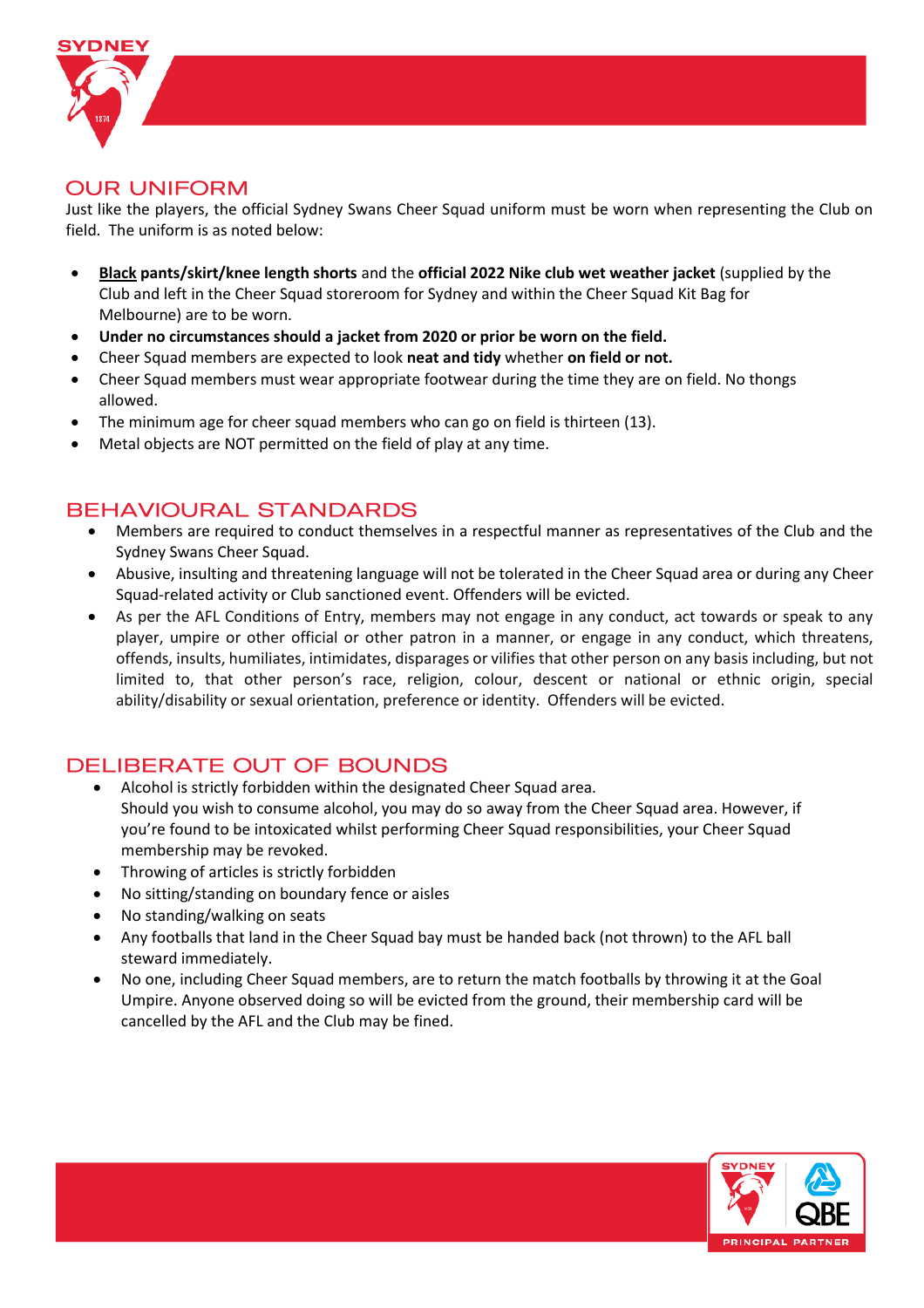

# **OUR TOOLS OF THE TRADE**

- Floggers and flags shall be stored behind the fence when not being waved. Flags and floggers must not obscure fence signage.
- Flag poles must be no longer than 4 metres in length and 3.2cm in diameter. **The size of the flag (material) is not restricted**.
- Music sticks, drums, bells, whistles and other musical instruments are not permitted in AFL Club Cheer Squads unless prior approval is received from the AFL Ground Operations Department.

# **MEDIA / SOCIAL MEDIA**

Members of the Cheer Squad are not to comment or respond to any media enquiries or provide any information or documents to the media without prior expressed permission from the Sydney Swans' Head of Media & Communications.

Members of the Cheer Squad are expected to abide by the below social media guidelines when communicating in the Sydney Swans Cheer Squad Facebook group and on social media more broadly.

#### *One team, one dream*

• The Sydney Swans Cheer Squad Facebook page is now a private group. Access to the group is a benefit of Cheer Squad membership.

### *Play the ball, not the person*

- Stay on topic and keep it constructive. Don't post inappropriate, negative or critical comments about Cheer Squad teammates.
- Show respect for each other, opposition clubs and their supporters, the Sydney Swans and all Swans supporters.

#### *Stay focused*

• Check your own social media privacy settings and respect other Cheer Squad members' right to privacy.

#### *Play on*

• If you feel that a Cheer Squad member is not playing in the spirit of the game, report it and play on. Any concerns should be reported to swansmembership@sydneyswans.com.au.

# **GRIEVANCE PROCEDURE**

Complaints on match-day should be directed to a match-day attendant. Depending on the nature of the issue, complaints will be handled by security or the match-day attendant or directed to ground management.

Anti-social behaviour can be anonymously reported by texting the seat location to **0421 267 567** at the Sydney Cricket Ground. At all other interstate venues, the relevant number will be displayed on static signage in stadium and/or on the big screen before and during matches; a match-day attendant will then come to assess the situation in your area